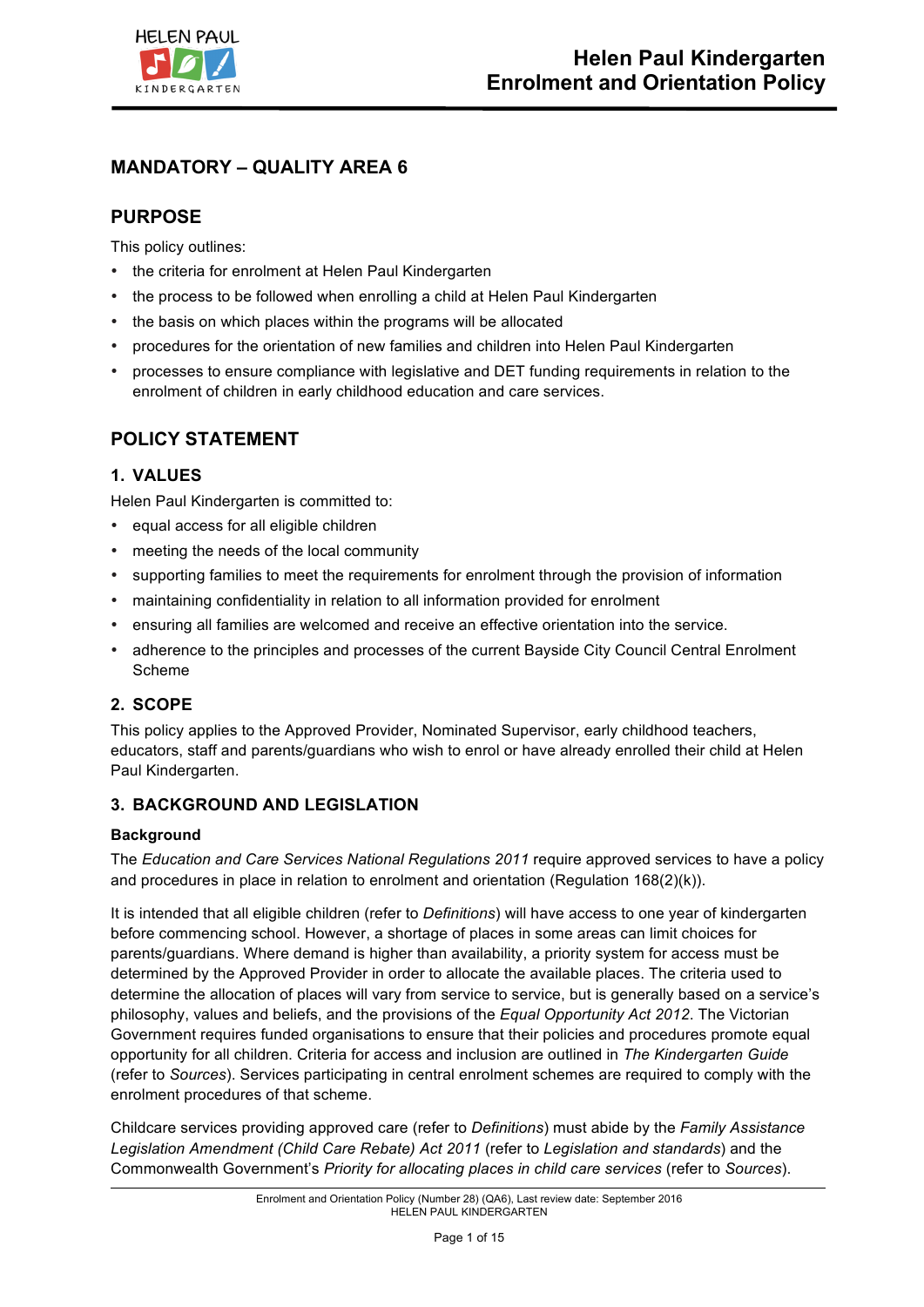

Immunisations are an effective means of reducing the risk of vaccine preventable diseases. Early childhood education and care services which are regulated under the *Education and Care Services National Law Act* 2010 have legislative responsibilities under the *Public Health and Wellbeing Act 2008* to only offer a confirmed place in their programs to children with acceptable immunisation documentation (refer to *Definitions)*.

#### **Legislation and standards**

Relevant legislation and standards include but are not limited to:

- *A New Tax System (Family Assistance) Act 1999*
- *Charter of Human Rights and Responsibilities Act 2006* (Vic)
- *Children, Youth and Families Act 2005* (Vic)
- *Child Wellbeing and Safety Act 2005* (Vic)
- *Disability Discrimination Act 1992* (Cth)
- *Education and Care Services National Law Act 2010*
- *Education and Care Services National Regulations 2011*: Regulations 160, 161, 162, 168, 177, 183
- *Equal Opportunity Act 2010* (Vic)
- *Family Assistance Legislation Amendment (Child Care Rebate) Act 2011*
- *National Quality Standard*, Quality Area 6: Collaborative Partnerships with Families and **Communities** 
	- − Standard 6.1: Respectful and supportive relationships with families are developed and maintained
	- − Element 6.1.1: There is an effective enrolment and orientation process for families
- *Public Health and Wellbeing Act 2008* (Vic)
- *Public Health and Wellbeing Amendment (No Jab, No Play) Regulations 2015* (Vic)
- *Sex Discrimination Act 1984* (Cth)

The most current amendments to listed legislation can be found at:

- Victorian Legislation Victorian Law Today: http://www.legislation.vic.gov.au/
- Commonwealth Legislation Federal Register of Legislation: https://www.legislation.gov.au/

### **4. DEFINITIONS**

The terms defined in this section relate specifically to this policy. For commonly used terms e.g. Approved Provider, Nominated Supervisor, Regulatory Authority etc. refer to the *General Definitions* section of the Policy Folder.

**Acceptable immunisation documentation:** documentation as defined by the *Immunisation Enrolment Toolkit for early childhood education and care services* as acceptable evidence that a child is fully vaccinated for their age, or is on a recognised catch-up schedule if their child has fallen behind their vaccinations; or has a medical reason not to be vaccinated; or has been assessed as being eligible for a 16 week grace period.

**Approved care:** Care given by a service provider that has been approved by the Family Assistance Office to receive Child Care Benefit payments on behalf of eligible families. Most long day care, family day care, before-and-after school care, vacation care, some occasional care and some in-home care childcare services are approved providers. Details are available at: www.familyassist.gov.au/payments/family-assistance-payments/child-care-benefit/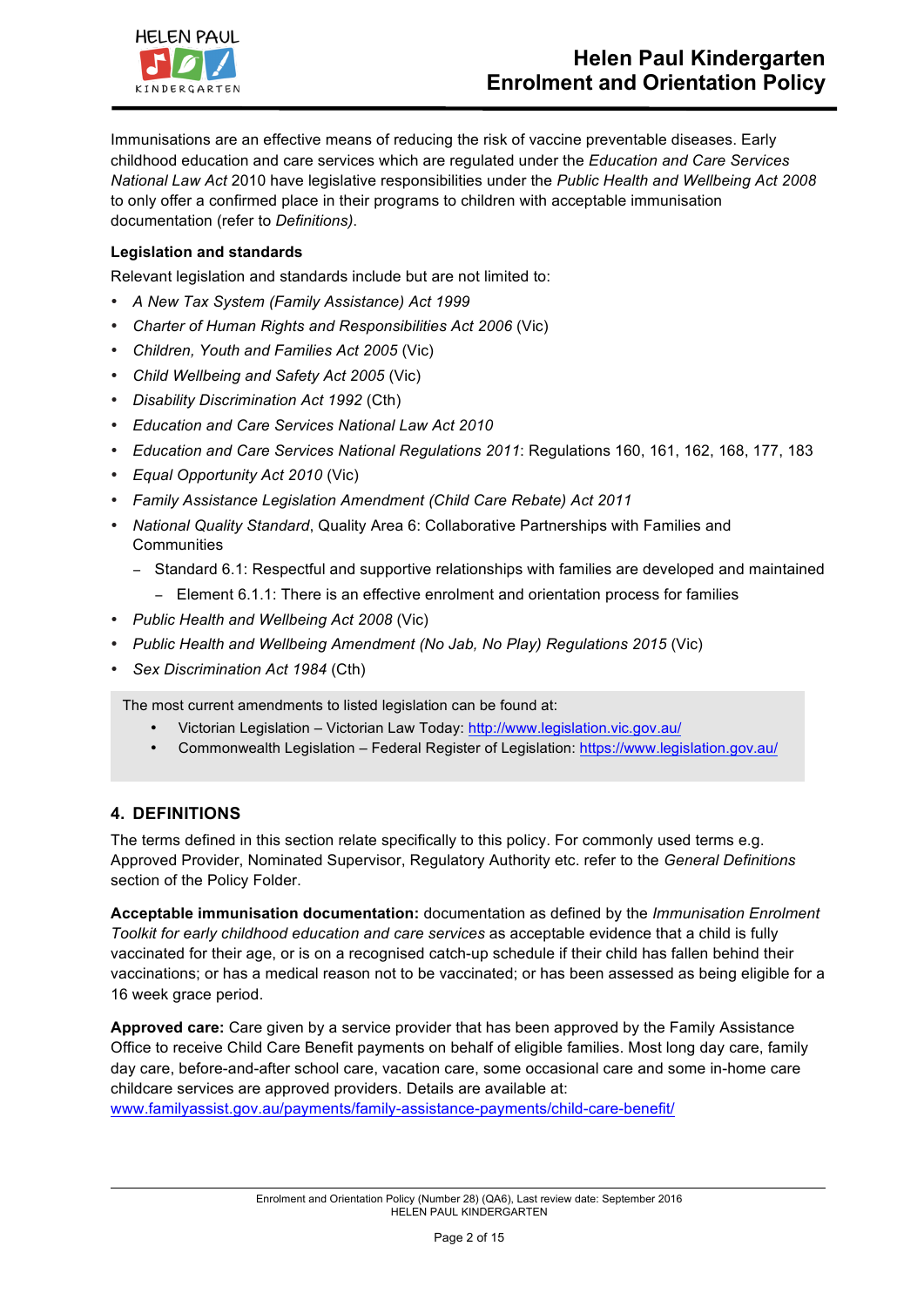

**Authorised nominee:** (In relation to this policy) is a person who has been given written authority by the parents/guardians of a child to collect that child from the education and care service. These details will be on the child's enrolment form.

The National Law and National Regulations do not specify a minimum age limit for an authorised nominee. **Helen Paul Kindergarten has determined the age of 16 constitutes the minimum acceptable age to be an authorised nominee. A person under the age of 16 is unable to be an authorised nominee.**

**Central Enrolment Scheme:** Management of the enrolment process is centralised and run by the Council, whereby applications for the following years 3 year old and 4 year old kindergarten program are submitted by parent/guardian to the Council, and program places are allocated and offered by the Council. It is the responsibility of the service to complete the enrolment process by collecting and processing Enrolment application forms and Immunisation evidence requirements for those allocated a place, and to manage the entire enrolment process on an ad hoc basis throughout the year i.e. if an opening/place becomes available during the year.

**Child Care Benefit (CCB):** A Commonwealth Government payment to help families who use either approved or registered childcare services. All eligible families can receive some Child Care Benefit. Details are available at:

www.familyassist.gov.au/payments/family-assistance-payments/child-care-benefit/

**Children with additional needs:** Children whose development or physical condition requires specialist support or children who may need additional support due to language, cultural or economic circumstances (refer to *Inclusion and Equity Policy*).

**Council:** Bayside City Council.

**Deferral:** When a child does not attend in the year when they are eligible for a funded kindergarten place, or is officially withdrawn from a service prior to the April data collection. DET considers that this child has not accessed a year of funded kindergarten and is therefore eligible for DET funding in the following year.

**Eligible child:** A child attending an early childhood education and care service as described in the *Immunisation enrolment toolkit for early childhood education and care services or a child in a* kindergarten program who meets the requirements of both *The Kindergarten Guide* and the *Immunisation enrolment toolkit for early childhood education and care services.*

**Enrolment application fee:** A payment to cover administrative costs associated with the processing of a child's enrolment application for a place in a program at the service.

**Enrolment application form:** A form to apply for a place at the service.

**Enrolment form:** A form that collects contact details, and personal and medical information from parents/guardians about their child. The information on this form is placed on the child's enrolment record (see below) and is kept confidential by the service.

**Enrolment Officer(s):** General Committee Member(s) appointed by Helen Paul Kindergarten. Usually a 3 Year Old Enrolment Officer and a 4 Year Old Enrolment Officer are appointed each year.

**Enrolment record:** The collection of documents which contains information on each child as required under the National Regulations (Regulations 160, 161, 162) including the enrolment form; details of any court orders; and immunisation documentation as specified in the *Immunisation Enrolment Toolkit for early childhood education and care services*. This information is kept confidential by the service.

**Fee:** A charge for a place within a program at the service.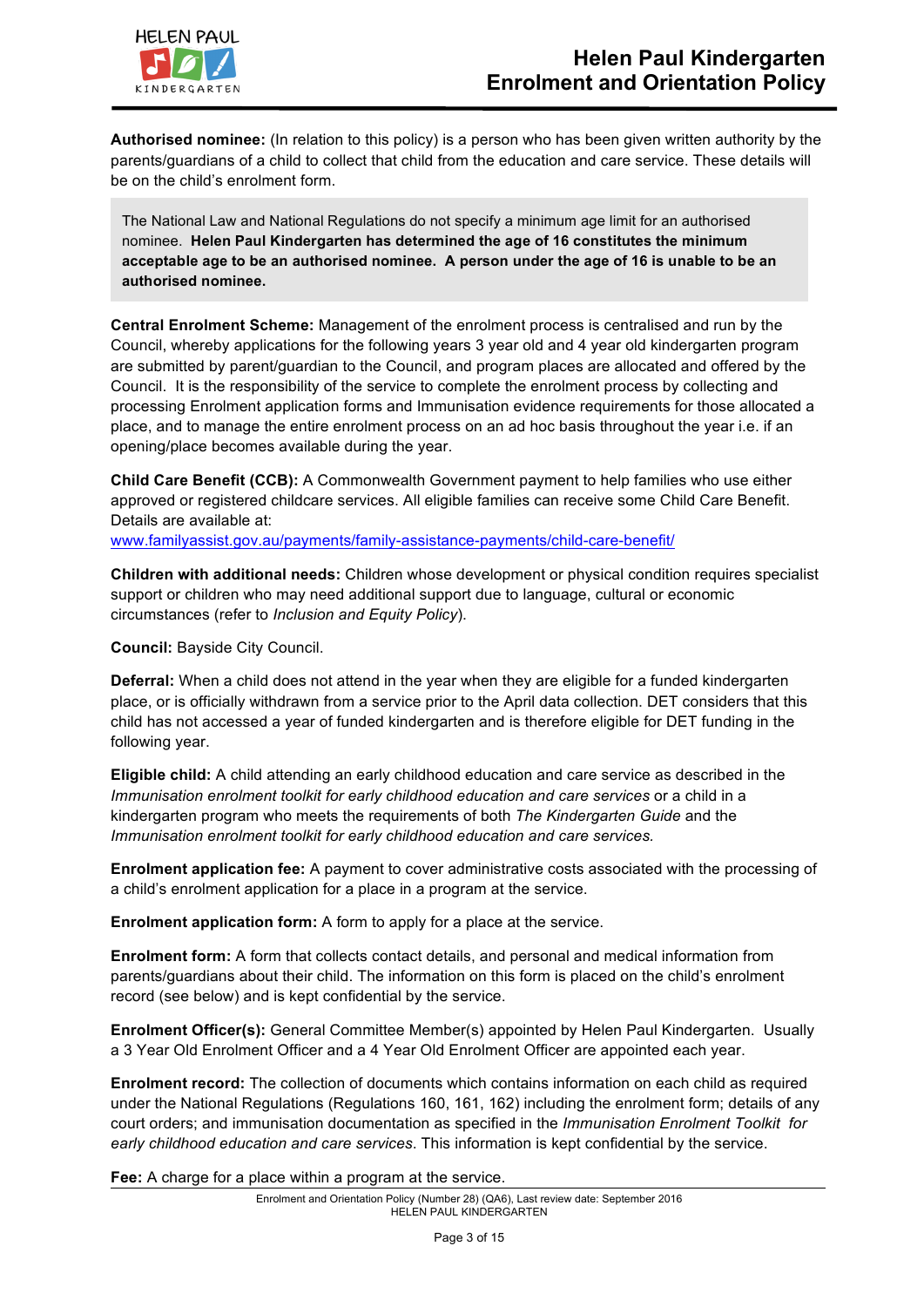

**Weighted Priority System**: Bayside City Council computerised weighted priority system that applies a number of defined criteria to determine the allocation of kindergarten places, if more applications then places are received.

## **5. SOURCES AND RELATED POLICIES**

#### **Sources**

- Australian Childhood Immunisation Register: www.humanservices.gov.au/customer/services/medicare/australian-childhood-immunisation-register
- Child Care Benefit (Eligibility of Child Care Services for Approval and Continued Approval) Determination 2000: www.legislation.gov.au/Series/F2006B01541
- *Guide to the Education and Care Services National Law and the Education and Care Services National Regulations 2011*: www.acecqa.gov.au/
- *Guide to the National Quality Standard*: www.acecqa.gov.au/
- *Priority for allocating places in child care services*: http://education.gov.au/priority-allocating-places
- *The Kindergarten Guide (Department of Education and Training)*: www.education.vic.gov.au/childhood/providers/funding/Pages/kinderfundingcriteria.aspx
- *Immunisation enrolment toolkit for early childhood education and care services* 2015: www2.health.vic.gov.au/about/publications/policiesandguidelines/immunisation-enrolment-toolkit
- Victorian Department of Health: www.health.vic.gov.au/immunisation

### **Service policies**

- *Acceptance and Refusal of Authorisations Policy*
- *Complaints and Grievances Policy*
- *Dealing with Infectious Disease Policy*
- *Fees Policy*
- *Inclusion and Equity Policy*
- *Privacy and Confidentiality Policy*

# **PROCEDURES**

#### **The Approved Provider is responsible for:**

- Participating in the Council Central Enrolment Scheme which sets out the process for enrolment and the selection criteria for both 3 and 4 year old places
- determining the criteria for priority of access to programs at Helen Paul Kindergarten, based on funding requirements and the service's philosophy
- considering any barriers to access that may exist, developing procedures that ensure all eligible families are aware of, and are able to access, an early childhood program
- complying with the *Inclusion and Equity Policy*
- appointing a person(s) to be responsible for the enrolment process at Helen Paul Kindergarten and the day-to-day implementation of this policy. Two General Committee Members are usually appointed for this purpose: 3 Year Old Enrolment Officer and; 4 Year Old Enrolment Officer
- providing opportunities (in consultation with the Nominated Supervisor and educators) for interested families to attend the service during operational hours to observe the program and become familiar with the service prior to their child commencing in the program
- providing parents/guardians with information about the requirements of the law for enrolment, locating and accessing immunisation services and obtaining acceptable immunisation documentation required for enrolment (*see Sources: Immunisation Enrolment Toolkit for tools, checklists, and template letters* )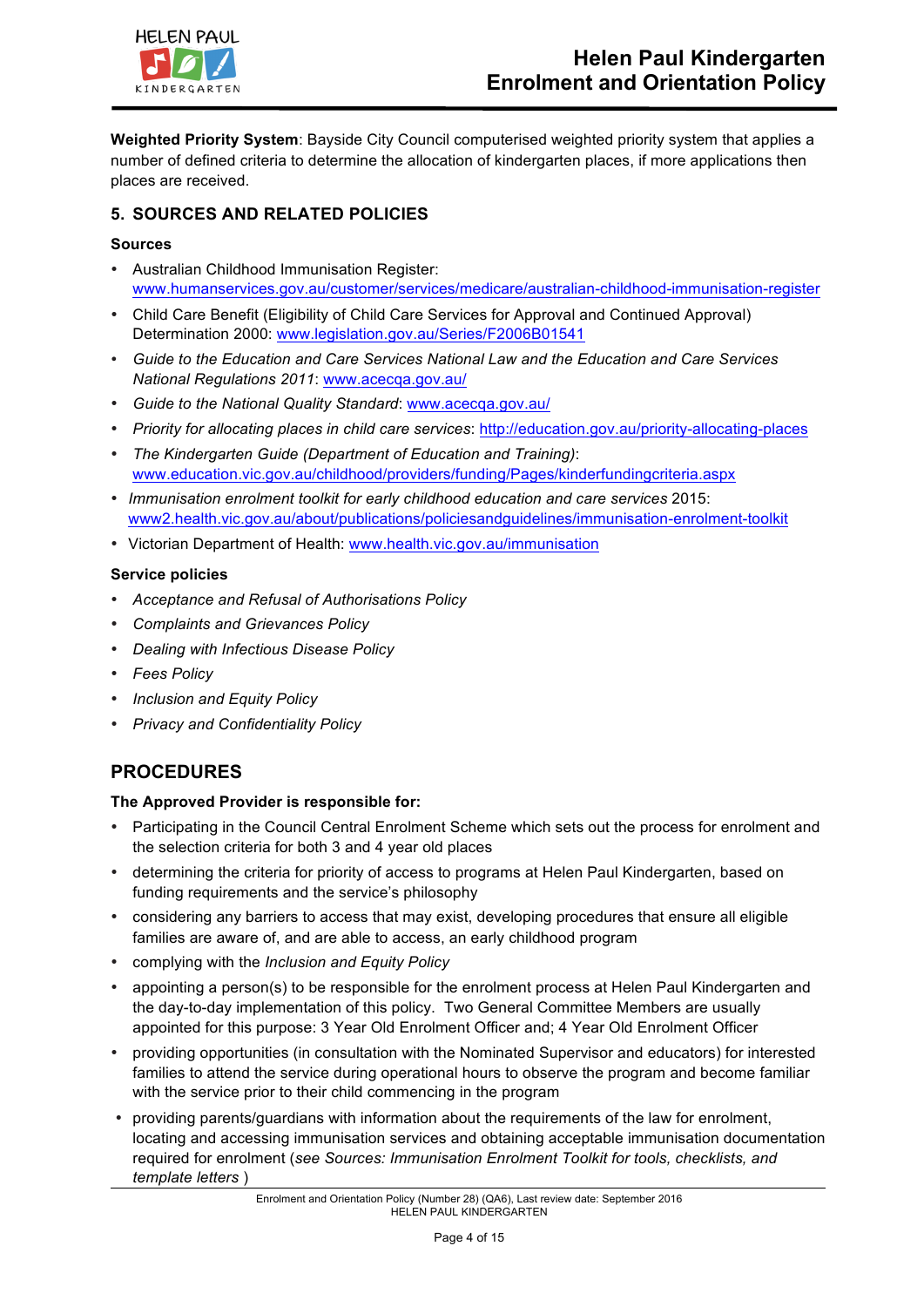

- ensuring parents/guardians are only offered a **tentative place** until the child's immunisation documentation is assessed as being acceptable (*see Sources: Immunisation Enrolment Toolkit and Attachment 2 – Immunisation documentation*)
- assessing the child's immunisation documentation **prior to enrolment** to determine if the child's vaccination status complies with requirements or whether the child is eligible for the 16 week grace period (*see Sources: Immunisation Enrolment Toolkit and Attachment 2 – Immunisation documentation*)
- ensuring that only children who have acceptable immunisation documentation have a confirmed place in the program (*see Sources: Immunisation Enrolment Toolkit and Attachment 2 – Immunisation documentation*)
- advising parents/guardians who do not provide acceptable immunisation documentation prior to enrolment that their children are not able to attend the service and referring them to immunisation services (s*ee Sources: Immunisation Enrolment Toolkit and* Attachment 4 – Letter for parents/guardians without acceptable immunisation documentation)
- taking reasonable steps to obtain acceptable immunisation documentation from a parent/guardian of a child enrolled under a grace period within the 16 weeks from when the child begins attending (Note: the child can't continue to attend the service if acceptable immunisation documentation is not obtained). *See Sources: Immunisation Enrolment Toolkit and Attachment 2 Immunisation documentation*)
- ensuring that the enrolment form (refer to *Definitions*) complies with the requirements of Regulations 160, 161, 162 and that it effectively meets the management requirements of the service
- ensuring that enrolment records (refer to *Definitions)* are stored in a safe and secure place, and kept for three years after the last date on which the child was educated and cared for by the service (Regulation 183)
- ensuring that the orientation program and plans meet the individual needs of children and families, and comply with DET funding criteria
- reviewing the orientation processes for new families and children to ensure the objectives of this policy are met
- ensuring that parents/guardians of a child attending the service can enter the service premises at any time that the child is being educated and cared for, except where this may pose a risk to the safety of children or staff, or conflict with any duty of the Approved Provider, Nominated Supervisor or educators under the Law (Regulation 157).

### **The Enrolment Officer is responsible for:**

- obtaining names of successful applicants and a ranked waiting list from the Council (as a result of the Central Registration Scheme process)
- organising and providing enrolment packs to families at the Annual General Meeting
- ensuring enrolment is not finalised unless acceptable evidence of up to date immunisation is provided (refer Attachment 2 - Immunisation documentation), and if necessary, informing parents/guardians that you are unable to enrol their child (refer Attachment 4 – Letter for parents/guardians without acceptable immunisation documentation)
- maintaining a waiting list
- managing individual enrolments outside of the council Central Registration Scheme throughout the year if places become available including:
	- − offering places in line with this policy and criteria for priority access
	- − ensuring enrolment is not finalised unless acceptable evidence of up to date immunisation is provided (refer Attachment 2 - Immunisation documentation), and if necessary, informing parents/guardians that you are unable to enrol their child (refer Attachment 4 – Letter for parents/guardians without acceptable immunisation documentation)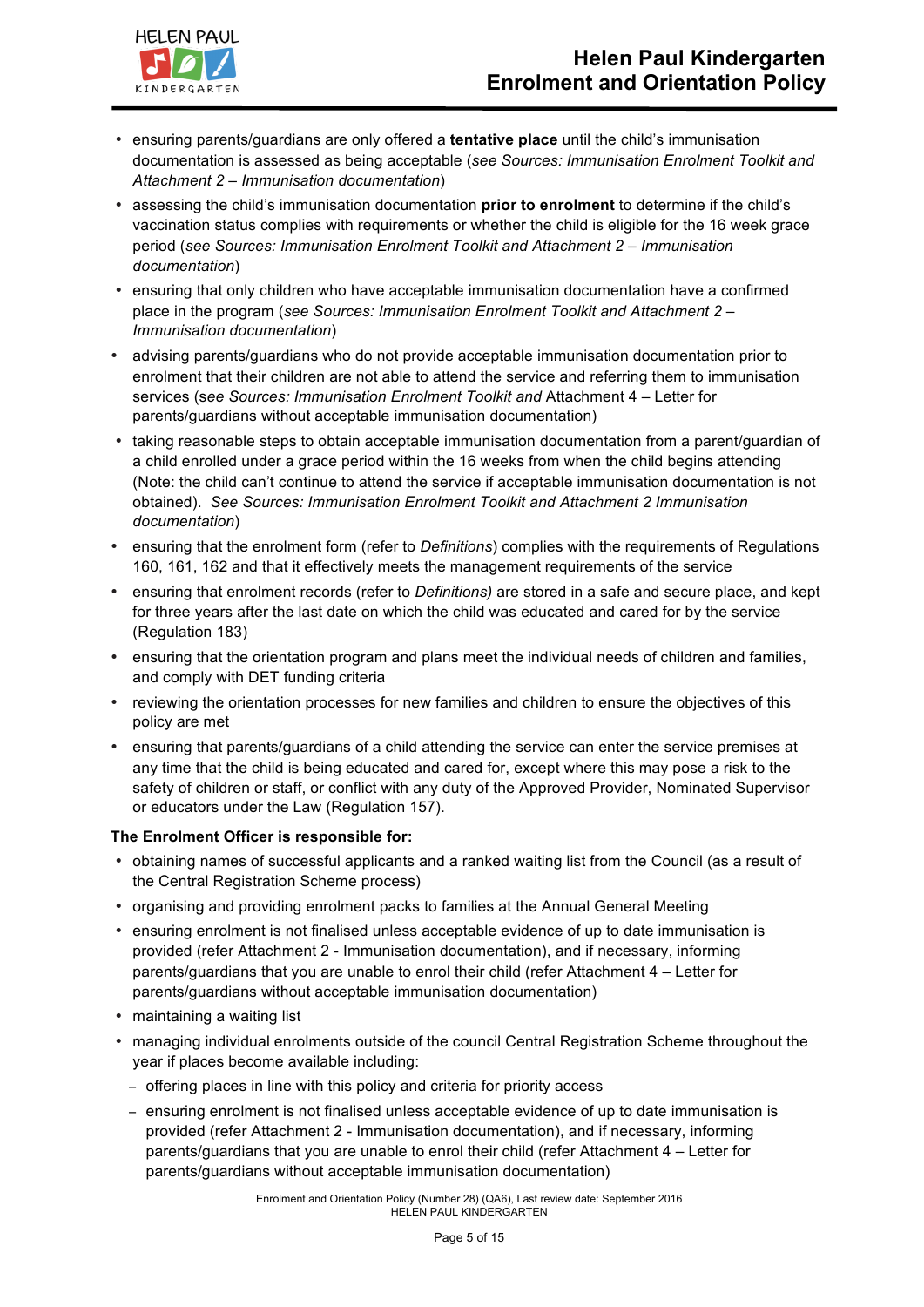- − liaising with applicant and providing relevant paperwork to families in accordance with this policy
- − advising Teacher and Treasurer/Finance Officer of new enrolment
- providing a monthly report to the Approved Provider regarding the status of enrolments and any difficulties encountered via committee meeting
- storing completed enrolment application forms in a lockable file (refer to Privacy and Confidentiality Policy) as soon as is practicable
- complying with the Privacy and Confidentiality Policy of the service
- informing and updating Staff and Treasurer of any changes to enrolments (e.g families leaving the service)

### **The Nominated Supervisor and early childhood teachers are responsible for:**

- reviewing enrolment applications to identify children with additional needs (refer to *Definitions* and the *Inclusion and Equity Policy*)
- collating enrolments and ensuring that enrolment forms and other requirements are completed prior to the child's commencement at the service
- ensuring that acceptable evidence of up to date Immunisation has been provided prior to child's commencement at the service. This includes assessing the immunisation documentation provided, and completing checklists and templates as provided in the Immunisation Enrolment Toolkit and listed in Attachment 2 – Immunisation documentation
- follow up provision of acceptable immunisation documentation for any children eligible for the 16 week grace period (*see Sources: Immunisation Enrolment Toolkit and Attachment 2 – Immunisation documentation)*
- responding to parent/guardian enquiries regarding their child's readiness for the program that they are considering enrolling their child in
- discussing the individual child's needs with parents/guardians and developing an orientation program to assist them to settle into the program
- encouraging parents/guardians to:
	- − stay with their child as long as required during the settling in period
	- − make contact with educators and carers at the service, when required
- assisting parents/guardians to develop and maintain a routine for saying goodbye to their child
- sharing information with parents/guardians regarding their child's progress with regard to settling in to the service
- discussing support services for children with parents/guardians, where required.

#### **All educators are responsible for:**

- responding to enrolment enquiries on a day-to-day basis and referring people to the person responsible for the enrolment process, as required
- providing parents/guardians with information about the requirements of the law for enrolment, locating and accessing immunisation services and obtaining acceptable immunisation documentation required for enrolment
- developing strategies to assist new families to:
	- − feel welcomed into the service
	- − become familiar with service policies and procedures
	- − share information about their family beliefs, values and culture
	- − share their understanding of their child's strengths, interests, abilities and needs
	- − discuss the values and expectations they hold in relation to their child's learning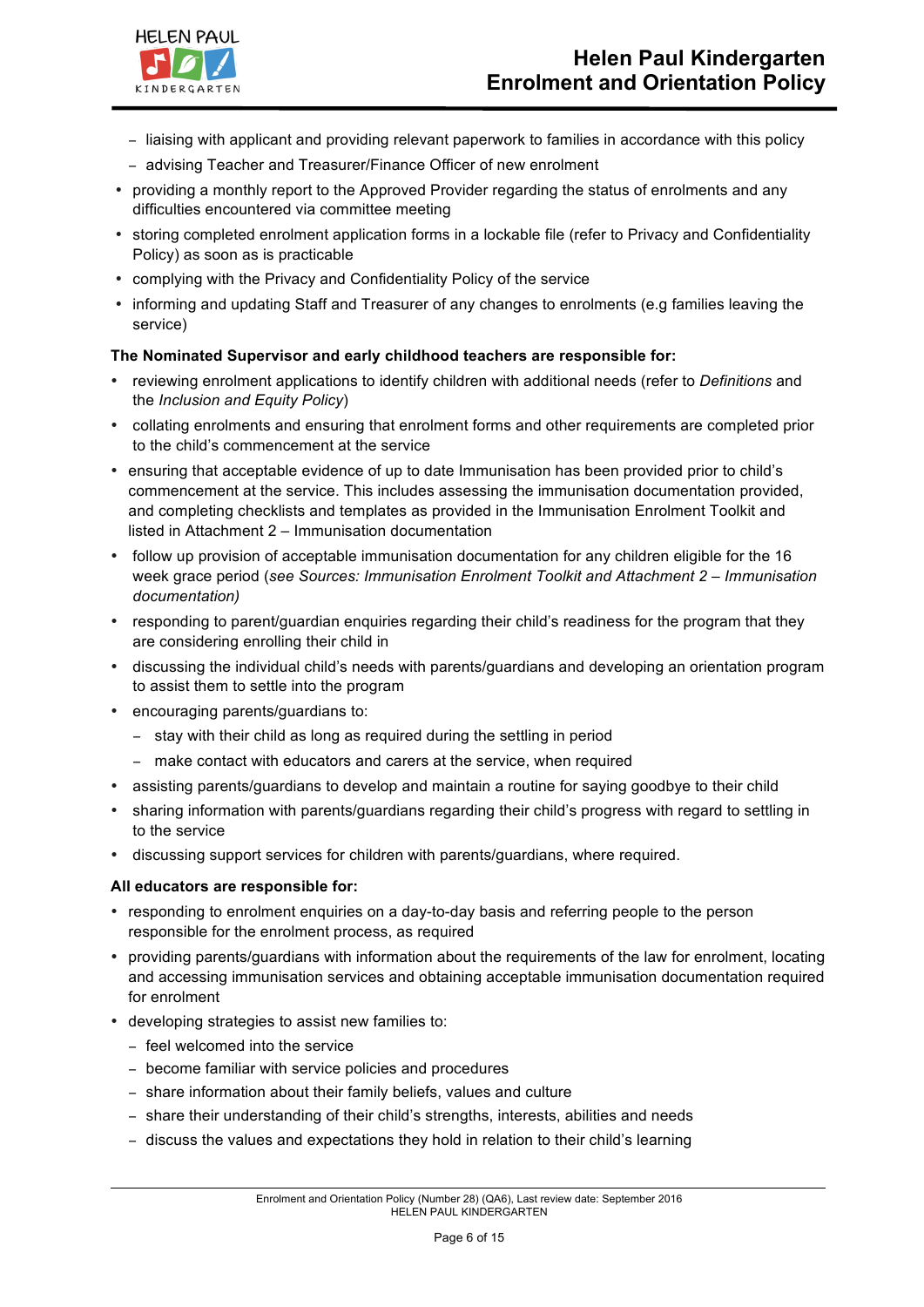

- providing comfort and reassurance to children who are showing signs of distress when separating from family members
- complying with the service's *Privacy and Confidentiality Policy* in relation to the collection and management of a child's enrolment information.

#### **Parents/guardians are responsible for:**

- submitting applications to the Council from 1 May to 30 June in the year prior to placement sought for a child – forms are available from the Council. Applications post this period are submitted directly to the Enrolment Officer
- reading and complying with this *Enrolment and Orientation Policy*
- completing the enrolment application form and the enrolment form prior to their child's commencement at the service and providing acceptable immunisation documentation of their child's immunisation status
- where a child is on an immunisation catch-up schedule, ensuring that the child's immunisations are updated in line with the schedule and providing acceptable immunisation documentation to the service
- ensuring that all other required information is provided to the service
- updating information by notifying the service of any changes as they occur.

#### **Volunteers and students, while at the service, are responsible for following this policy and its procedures**

## **EVALUATION**

In order to assess whether the values and purposes of the policy have been achieved, the Approved Provider will:

- regularly seek feedback from everyone affected by the policy regarding its effectiveness
- monitor the implementation, compliance, complaints and incidents in relation to this policy
- keep the policy up to date with current legislation, research, policy and best practice
- revise the policy and procedures as part of the service's policy review cycle, or as required
- notify parents/guardians at least 14 days before making any changes to this policy or its procedures.

## **ATTACHMENTS**

- Attachment 1: General enrolment procedures (including selection and eligibility criteria)
- Attachment 2: Immunisation documentation
- Attachment 3: Parent enrolment letter
- Attachment 4: Letter for parents/guardians without acceptable immunisation documentation

## **AUTHORISATION**

This policy was adopted by the Approved Provider of Helen Paul Kindergarten on 5 September 2016.

## **REVIEW DUE:** 2019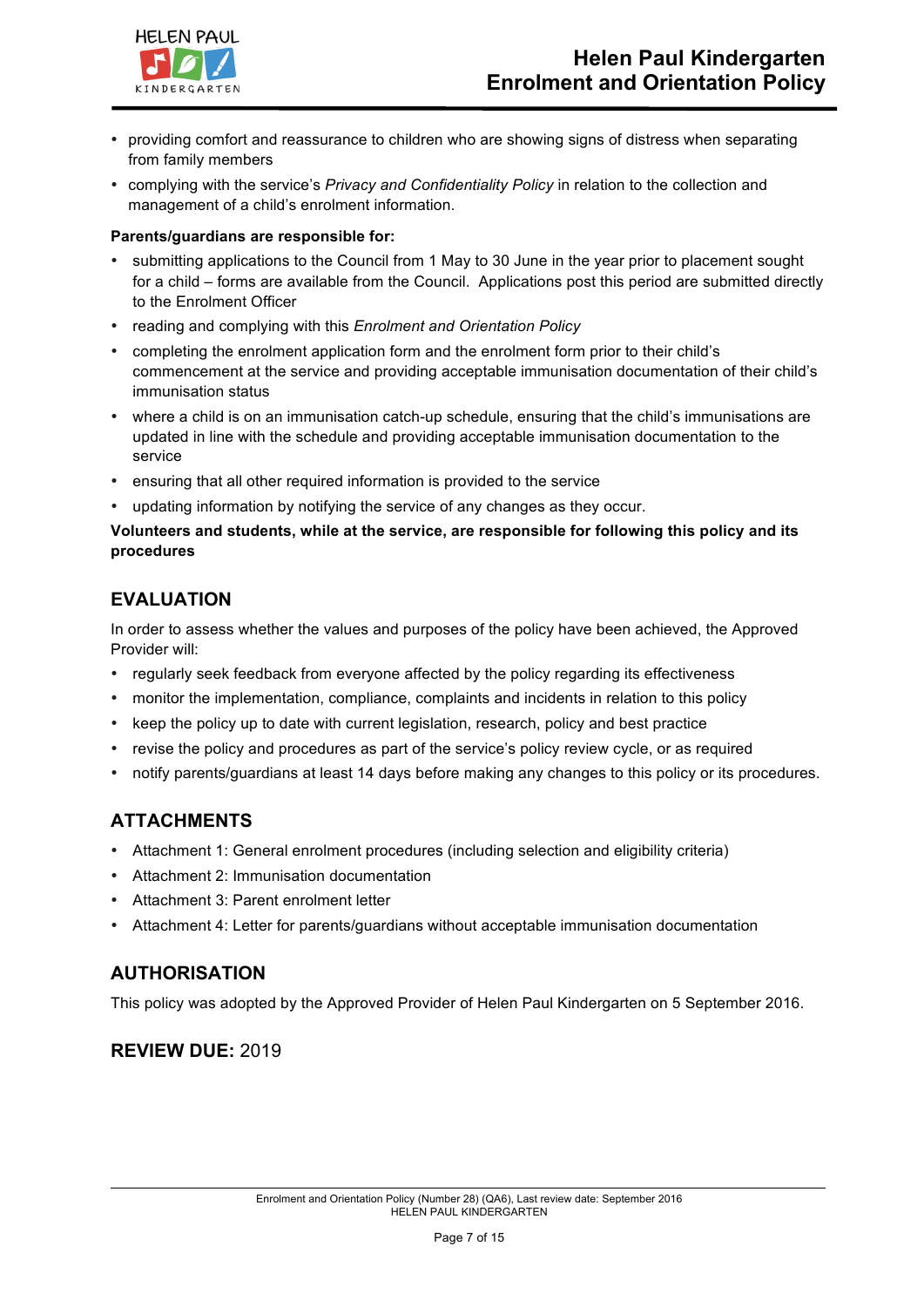

# **ATTACHMENT 1**

## **General enrolment procedures**

# **1. Application for a place**

Helen Paul Kindergarten participates in the Bayside City Council Central Enrolment Scheme. The Council policy sets out the process for enrolment and the selection criteria and allocates positions via the Weighted Priority System for both 3 year old and 4 year old kindergarten places.

- Council Enrolment applications will be accepted 1 May to 30 June in the year prior to placement sought for the child. Enrolment application forms are available from the Council.
- A separate application form must be completed for each child, and for each proposed year of attendance at the service.
- To facilitate the inclusion of all children into the program, enrolment applications should clearly identify any additional or specific needs of the child (refer to Inclusion and Equity Policy).
- Parents/guardians of children applying for a second year of funded kindergarten or currently attending a three-year-old program must also submit an enrolment application form for the following year.
- A copy of the child's birth certificate must be submitted with all applications.
- All Council applications must be accompanied by an enrolment application fee. This fee is to cover administrative costs associated with the processing of a child's enrolment application and is not refundable.
- Completed enrolment application forms are to be forwarded to the person responsible for the enrolment process at the council.
- Access to completed enrolment application forms will be restricted to the Council, the Enrolment Officer, the Approved Provider, Nominated Supervisor and educators at the service, unless otherwise specified by the Approved Provider.
- Applications will be entered on the Council waiting list using the eligibility and priority of access criteria.

# **2. Allocation of places after completion of Council enrolment process**

- The Council advises the Helen Paul Kindergarten enrolment officers when the allocation of places is complete. The Kindergarten is then provided with the names of the successful applicants and with a waiting list which is ranked according to the Council's Weighted Priority System.
- The Council waiting list provided must be exhausted before Helen Paul Kindergarten can refer to any applications made directly.
- If there are places still available at the completion of the Council enrolment process or after the Council waiting list has been exhausted the kindergarten will allocate the remaining places according to this policy.

## **3. Direct enrolment applications**

- Direct applications for a place will be accepted after the Council sends out third round offers.
- Direct applications are made to the enrolment officer by providing a \$100 deposit and a copy of the child's birth certificate (or other documentary proof of age) AND Immunisation documentation has been reviewed and deemed acceptable (refer **Attachment 2 Immunisation documentation**).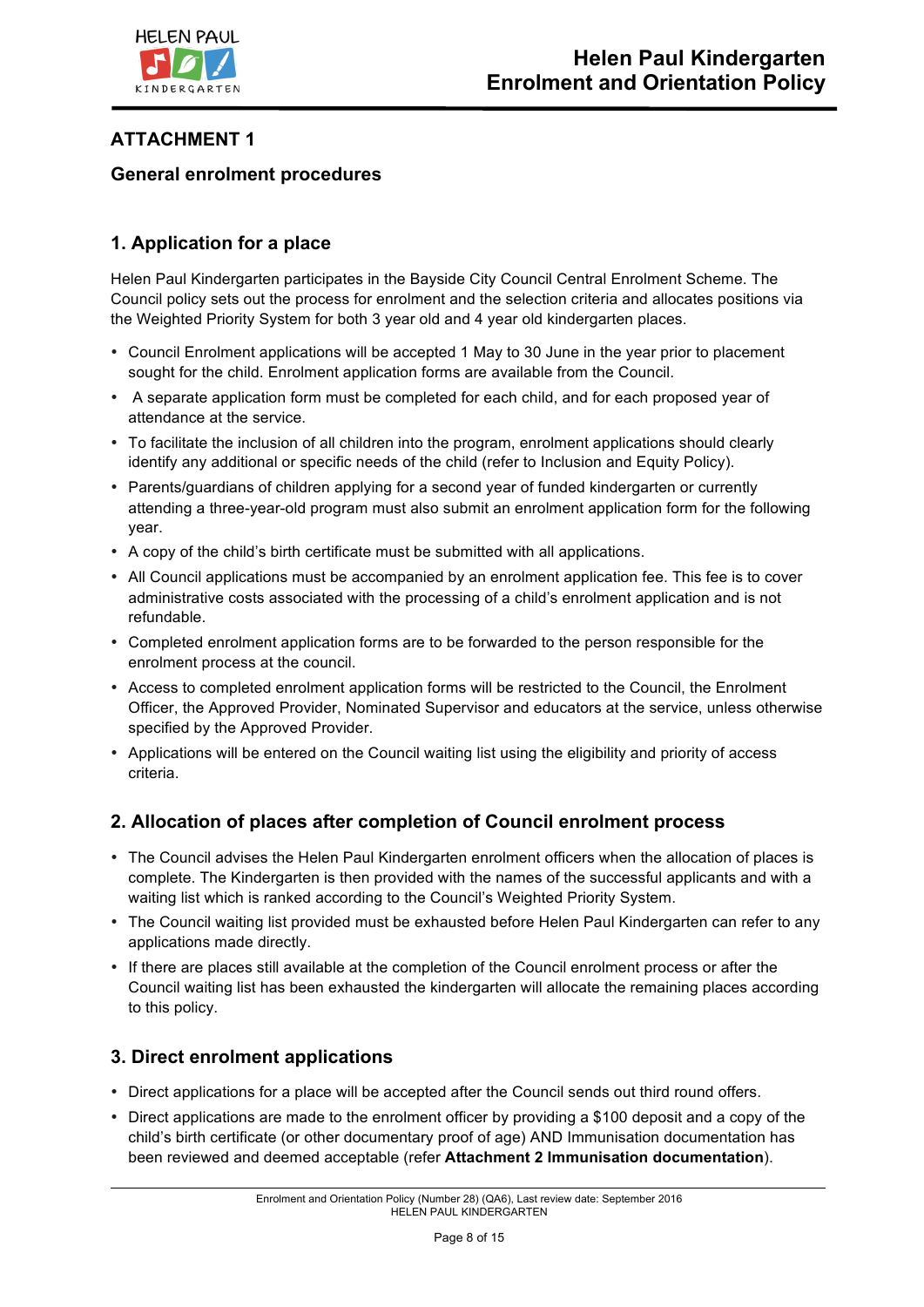

## **4. Selection criteria for 3 year old kindergarten applications**

The selection criteria to be considered is the same as that applied by the Council, although children who turn three years of age by 30 April (rather than by 31 January, as stipulated in the Council policy) in the year they would attend kindergarten are eligible (refer **Section 9** below - Eligibility criteria for 3 year old children).

- When demand exceeds availability, the Approved Provider will consider the selection criteria of the council and refer to the service's values, philosophy and Inclusion and Equity Policy to determine the priority of access. Considerations may include things such as children who have previously deferred a placement at the kindergarten, the date of application, siblings already enrolled at the service and family association with the service and local community zoning.
- Following these considerations the Enrolment Officer and the Committee will allocate places at their discretion.

## **5. Selection criteria for 4 year old kindergarten applications**

The selection criteria to be considered is the same as that applied by the Council.

- When demand exceeds availability, the Approved Provider will consider the selection criteria of the council and refer to the service's values, philosophy and Inclusion and Equity Policy to determine the priority of access. Considerations may include things such as children who have previously deferred a placement at the kindergarten, the date of application, siblings already enrolled at the service and family association with the service, attendance in the three-year-old program and local community zoning.
- Following these considerations the Enrolment Officer and the Committee will allocate places at their discretion.

## **6. Offer of Places**

- Places will be allocated to applicants in accordance with the eligibility and priority of access criteria of the Council.
- Offer of places in the three-year-old program/s and the funded kindergarten program will be made at the same time.
- Applicants who are successful will be notified in writing of a confirmed place.
- Parents/guardians who do not wish to accept the offer of a place, or intend to withdraw their enrolment, are requested to notify the service provider, or the enrolment officer at the service, as soon as possible.
- Second and third round offers will be released by the council following outcomes of first round offers.
- A deposit of **\$100** must be paid to the service provider to hold the place for the following year. This deposit will be deducted from first term fees.
- An enrolment form and other relevant information will be provided after the place is accepted and the deposit has been paid.
- If there are places still available at the completion of the council enrolment process or after the council waiting list has been exhausted the kindergarten enrolment officer and committee will allocate remaining places.
- Places will not be allocated to children until any substantial debt owed to the service by the family is paid, or a payment plan is agreed to between the family and the service (refer to Fees Policy).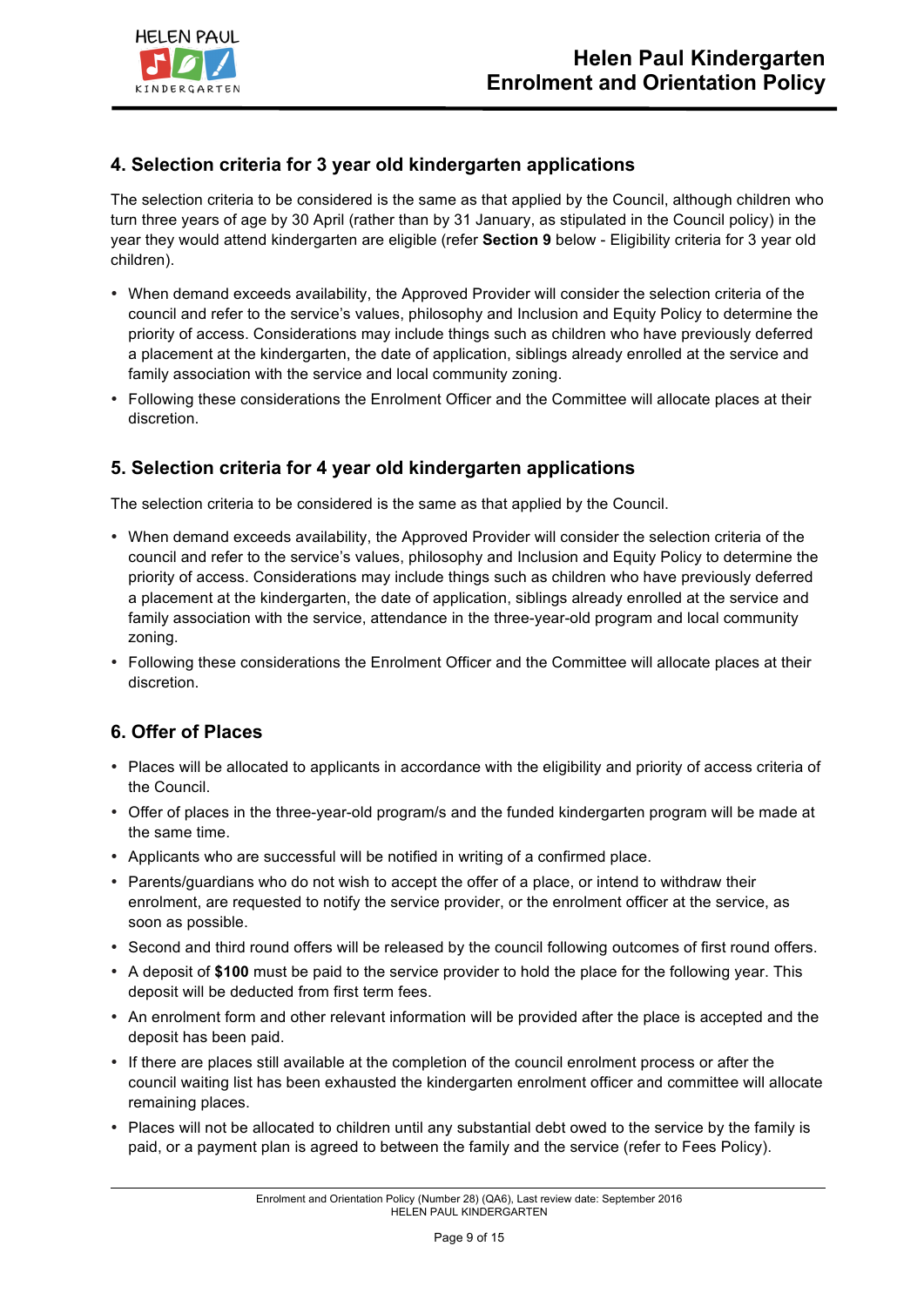

Note: The offer of a place and subsequent enrolment is conditional upon provision of completed enrolment documentation and acceptable evidence of up to date immunisation (refer **Attachment 2 Immunisation documentation**).

# **7. Allocation within groups**

- Places within the programs (ie. session times) will be where possible, allocated according to the preferences of the family accepting the place at the kindergarten. Other factors such as gender balance, group dynamics and children with special needs will also be taken into consideration.
- Following consideration of all relevant factors, where there are more requests than places, selection shall be by secret ballot.
- The ultimate decision regarding group allocation rests with the committee, the Enrolment Officer(s) and the Teachers.

# **8. Eligibility criteria for the funded kindergarten program (4 year old program)**

The following children are eligible for selection in the funded kindergarten program:

- children who have been granted approval to receive funding for a second year of kindergarten in accordance with *The Kindergarten Guide* available at: www.education.vic.gov.au/childhood/providers/funding/Pages/kinderfundingcriteria.aspx
- children who were eligible to attend in the previous year, but:
	- − deferred
	- − withdrew from the service prior to the April data collection
- children who turn four years of age by 30 April in the year they will attend kindergarten
- children turning six years of age at kindergarten who have been granted an exemption from schoolentry age requirements by the regional office of DET (refer to *The Kindergarten Guide*, available at: http://www.education.vic.gov.au/childhood/providers/funding/Pages/default.aspx
- children who are younger than the eligible age, but whose parents/guardians have submitted an early age entry request for their child to attend school the following year. This written request is to be directed to the regional office of DET, or the non-government school the child will be attending. A copy of the approval must be attached to the kindergarten application. Parents/guardians should note that very few requests are approved by DET. If the child attends kindergarten early, but does not proceed to school in the following year, they will be unable to access a second year of kindergarten unless they are deemed eligible by DET for having recognised developmental needs
- three-year-old Aboriginal and Torres Strait Islander children, and children known to Child Protection may be eligible for the Early Start Kindergarten program. This scheme provides funding to enable children to attend a kindergarten program that is planned and delivered by an early childhood teacher for a specific number of hours. Details are available at: www.education.vic.gov.au/about/programs/learningdev/pages/earlystartkinder.aspx

# **9. Eligibility criteria for 3 year old children**

Children are eligible for selection and enrolment in the three year old program provided that they have turned three years of age prior to 30 April in that year, however, they cannot commence the program *until after* they have **turned three years of age**.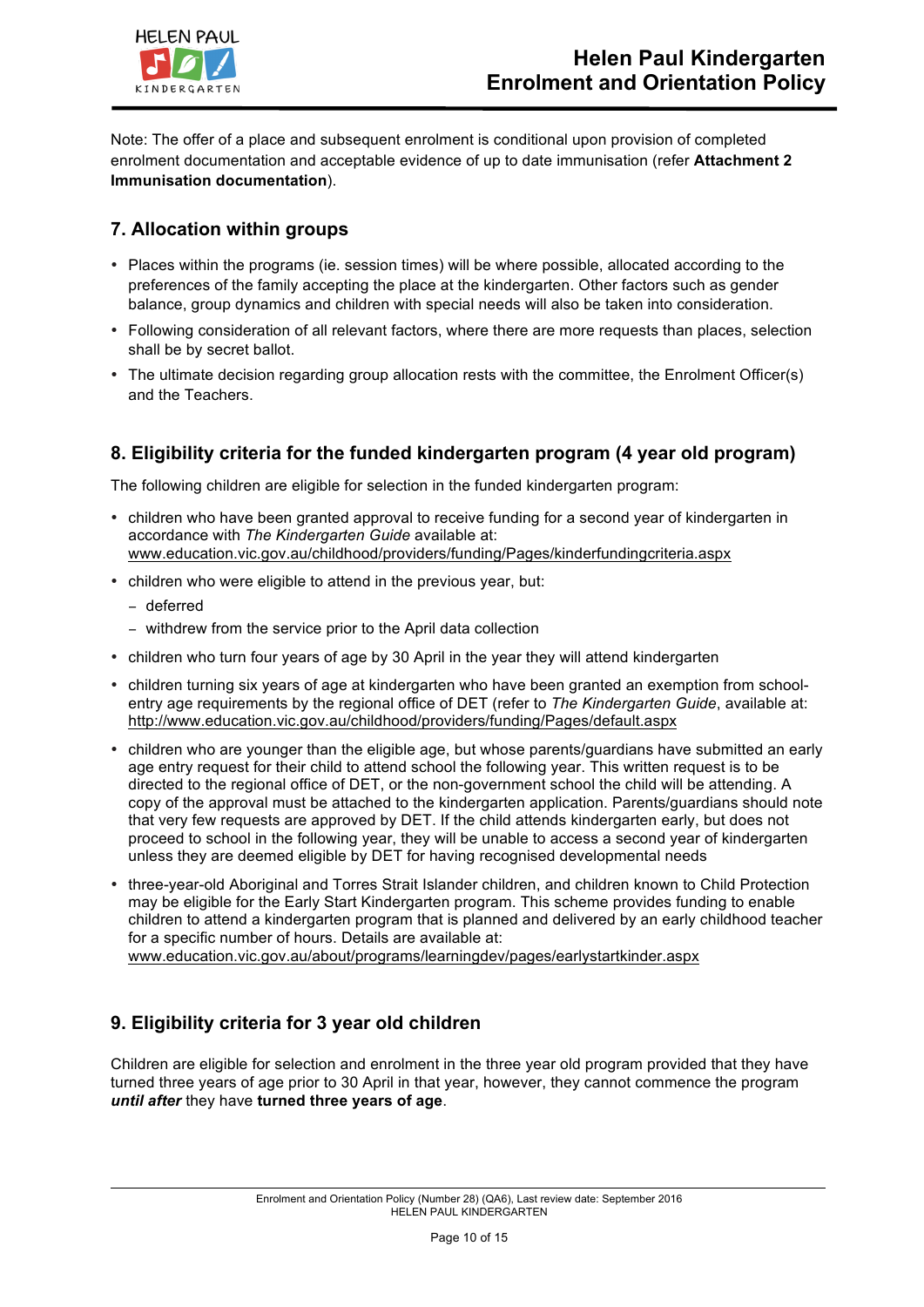

#### **For children who turn three after the commencement of Term 1** (and prior to 30 April)**:**

Children may (at the parent's/guardian's discretion) attend Helen Paul Kindergarten before they have turned three in the following circumstances only:

- For the two sessions immediately before their third birthday, to assist with transition, and if accompanied by a parent/guardian. The parent/guardian should be involved in both sessions as a helper to the educators and must be in attendance for the whole session;
- Relevant social and welcoming events run by Helen Paul Kindergarten; and
- Any official (professional) photograph sessions e.g. annual group and individual photos

*Please note all enrolment documentation must be finalised and term fees paid for the full term prior to the start of the kinder year, in line with all 3 year old program enrolments.* 

#### **Children seeking to attend a second year of 3 year old kinder:**

Children will only be able to attend a second year of three-year-old kindergarten in exceptional circumstances (after consideration by the council and service provider) or when all eligible children on the waiting list have been offered a place.

### **10. Giving notice to withdraw from a 3 or 4 year old kindergarten program**

Parents/guardians wishing to withdraw their child from a 3 or 4 year old program at Helen Paul Kindergarten during the kinder year are requested to provide notice at least 4 weeks prior to the last date of attendance/ or at least 4 weeks prior to the end of term to advise that the child won't be continuing next term. Notice is requested in writing to the helenpaulkinder@gmail.com email address. Please note, if notice is given early in a term, and the date of last attendance does not coincide with the end of term, we regret that term fees already paid are not refundable.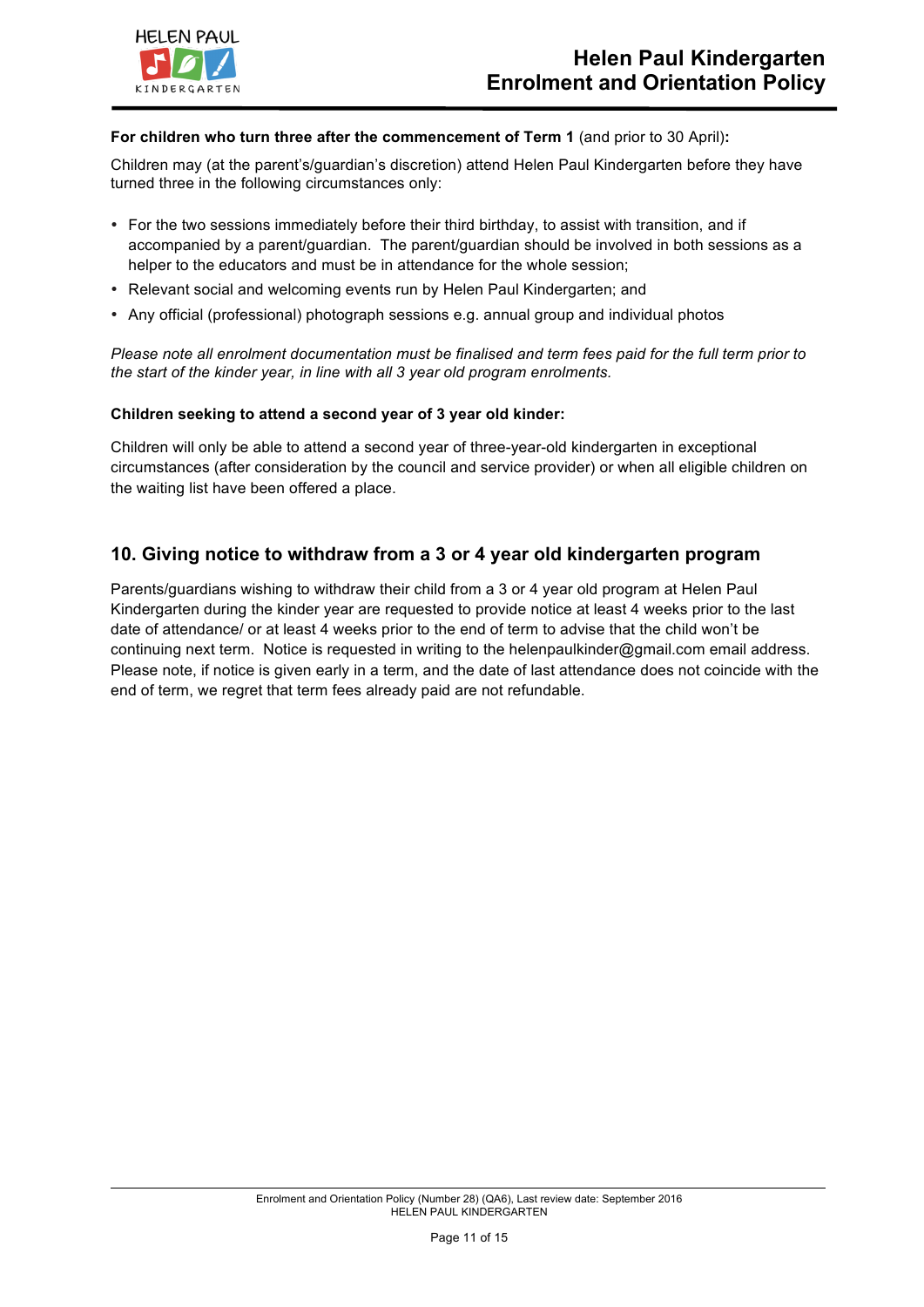

## **ATTACHMENT 2**

## **Immunisation documentation**

The following information is taken from the *Immunisation enrolment toolkit for early childhood education and care services* 2015: www2.health.vic.gov.au/about/publications/policiesandguidelines/immunisationenrolment-toolkit

The purpose of the 'No Jab No Play' legislation is to boost immunisation rates, not exclude children from accessing services.

Helen Paul Kindergarten is required to request, assess and retain acceptable immunisation documentation, and to support parents/guardians to comply with the legislation.

Helen Paul Kindergarten does not need to maintain an ongoing record of each enrolled child's immunisation status. Whilst this is highly desirable it is not required by legislation, which only applies at the point of enrolment.

Helen Paul Kindergarten must:

1. **Request** immunisation status documentation for each child seeking to enrol **and assess** if the document provided meets the requirement for enrolment.

**Include requirement for evidence of immunisation in enrolment letter: Enrolment cannot be finalised unless evidence of up to date immunisation is provided** within the two months prior to the child commencing at the service. This requirement must be included in the **Letter of Offer** (Council Central Enrolment Scheme), or for enrolments outside the Council Central Enrolment Scheme i.e. throughout the year, **Attachment 3 - Parent Enrolment Letter** should be used.

**Acceptable immunisation documentation:** An **Immunisation History Statement** from the **Australian Childhood Immunisation Register (ACIR)** can be used as evidence of up to date vaccination. An **Immunisation Status Certificate** from a medical doctor or a local council immunisation service may also be used.

If an immunisation document other than an **ACIR Immunisation History Statement** has been provided, use the template **Immunisation status certificate checklist** from the Toolkit to determine if the document provided can be used to confirm enrolment.

**Assess the Immunisation History Statement** or other acceptable immunisation document (refer Section 3 of the Immunisation Toolkit for step by step procedure), and if a *next due vaccine* is listed use the template **Key dates work form** from the Toolkit. You may be unable to enrol children whose next due immunisations do not meet the key dates.

2. **Only enrol those children who provide acceptable immunisation status documentation** or who qualify for the 'grace period'

Services can use the **Grace period eligibility assessment form** from the Immunisation Tooklit to determine if a child who has not provided acceptable immunisation status documentation can enrol and attend the service while the family seeks to obtain the required immunisation documents (and undertake vaccination if required). This form is for use the by service, in conversation with the parent, and if the parent/guardian answers 'yes' to one or more of the questions, the child is eligible for the grace period *(refer Section 7 of the Immunisation Toolkit for guidance as questions to determine grace period eligibility are of a sensitive nature).*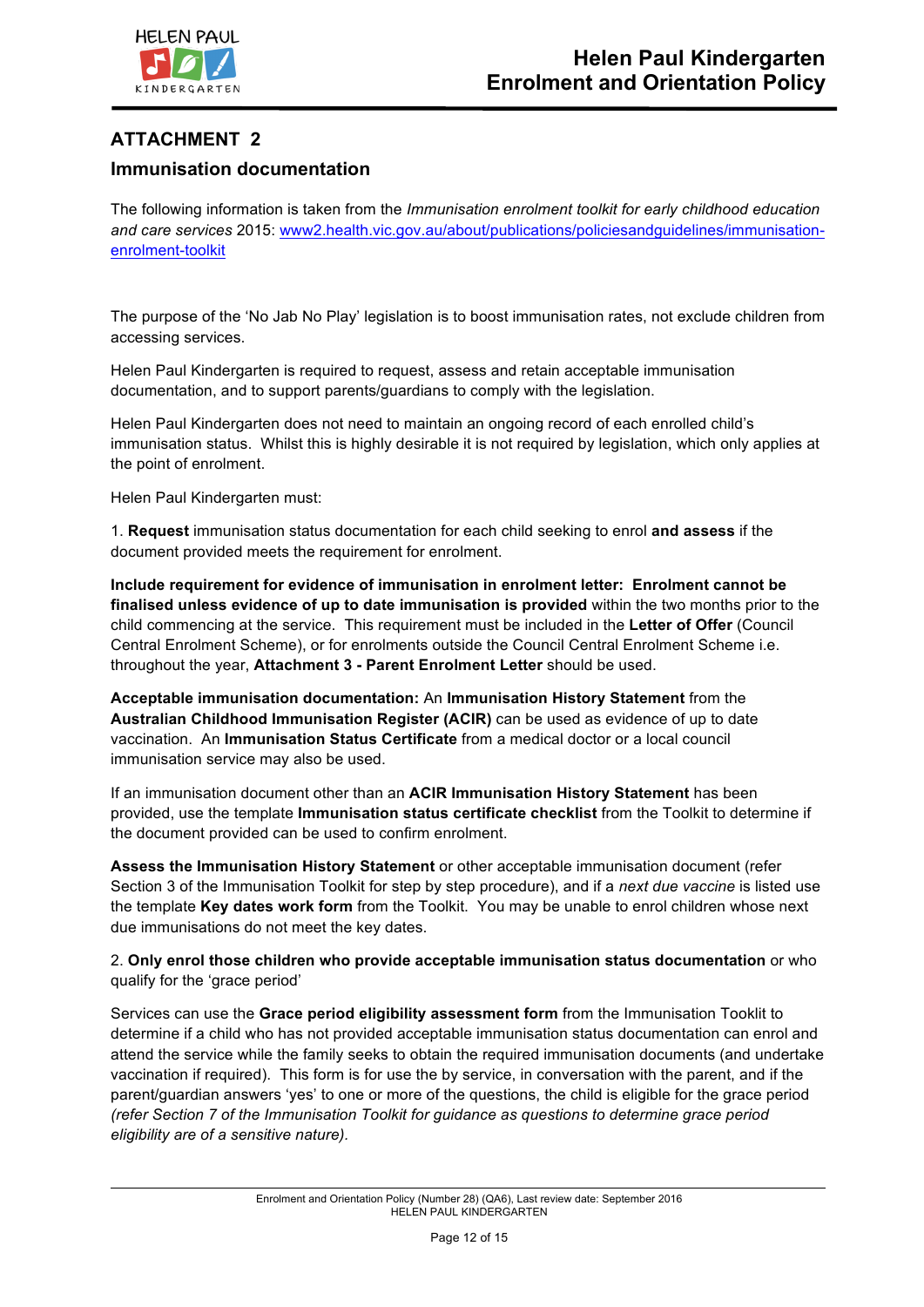

You are **unable to enrol children** where immunisation documentation is unacceptable (type of documentation or immunisations not up to date per the key dates work form). In this situation, use **Attachment 4 – Letter for parents/guardians without acceptable immunisation documentation** to inform the parents/guardians that you are unable to enrol their child.

3. In the case that a child commences at the service **under the 'grace period' take reasonable steps to obtain the required documents** over 16 weeks from the first day the child attends the service.

Helen Paul Kindergarten should work closely with the parent/guardian and provide them with support to update the immunisation status of their child and/or to obtain acceptable immunisation documentation.

The end date of the 16 week grace period should be diarised to ensure follow up, and periodic contact during the 16 week period should be scheduled to track to track progress/encourage completion.

4. **Keep, with enrolment record**, immunisation status documentation, and if relevant, grace period documentation, and checklists completed

5. Where required, **provide parents/guardians with information** about:

- Requirements of the law for enrolment
- Locating and assessing immunisation services
- Obtaining immunisation documents required for enrolment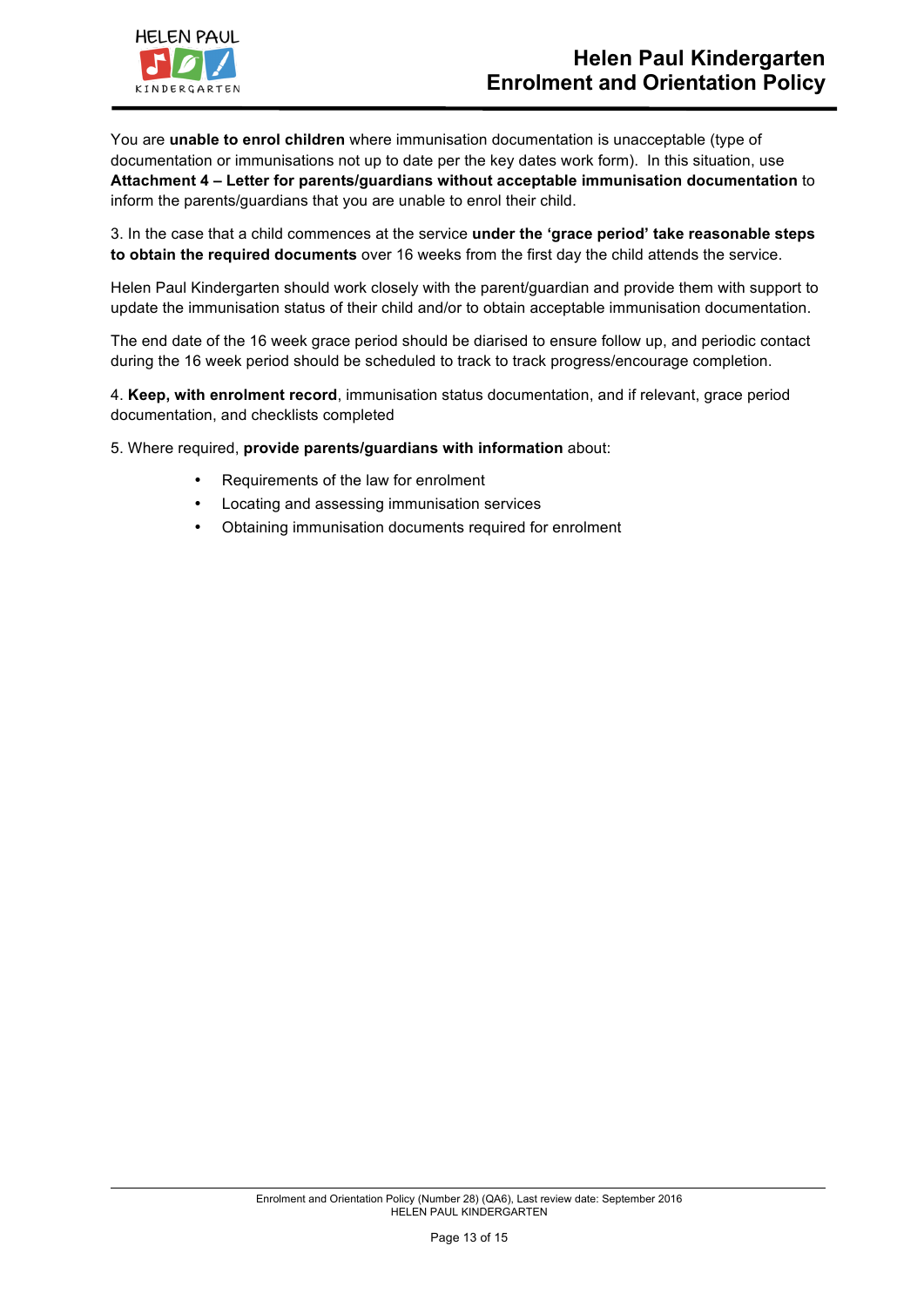

# **ATTACHMENT 3 Parent Enrolment Letter**

(to be used to correspond with parent/guardian when seeking to finalise enrolment, for enrolments outside of the Council Central Enrolment Scheme)

Helen Paul Kindergarten

[insert address]

[insert date]

Dear **[insert name]** 

### **Re: Enrolment at Helen Paul Kindergarten for [insert year]**

I am contacting you regarding your application to enrol your child, *[insert child's name]*, in the [4 year] old/ 3 year old] program at Helen Paul Kindergarten.

To finalise your child's application to enrol we are required to see copies of the following:

- 1. [insert document your service requires here]
- 2. **[insert document your service requires here]**
- 3. Proof that your child's immunisations are up to date for their age.

Evidence of up to date immunisation must be provided within the two months prior to your child commencing at our service.

An Immunisation History Statement from the Australian Childhood Immunisation Register can be used as evidence of up to date vaccination. An Immunisation Status Certificate from a medical doctor or a local council immunisation service may also be used.

Other immunisation records, such as 'homeopathic immunisation' or a statutory declaration from you are not acceptable.

Immunisation History Statements are available on request at any time by contacting Medicare:

- By telephone on 1800 653 809
- By email on acir@medicareaustralia.gov.au
- Online at www.humanservices.gov.au/customer/services/medicare/medicare-online-accounts
- In person at your local Medicare service centre.

If you are experiencing difficulties accessing vaccinations or required related documents, please contact us for assistance as soon as you are able. In some cases children can commence at the service while the required documents are obtained.

Yours sincerely,

#### [insert name]

Enrolment Officer Helen Paul Kindergarten